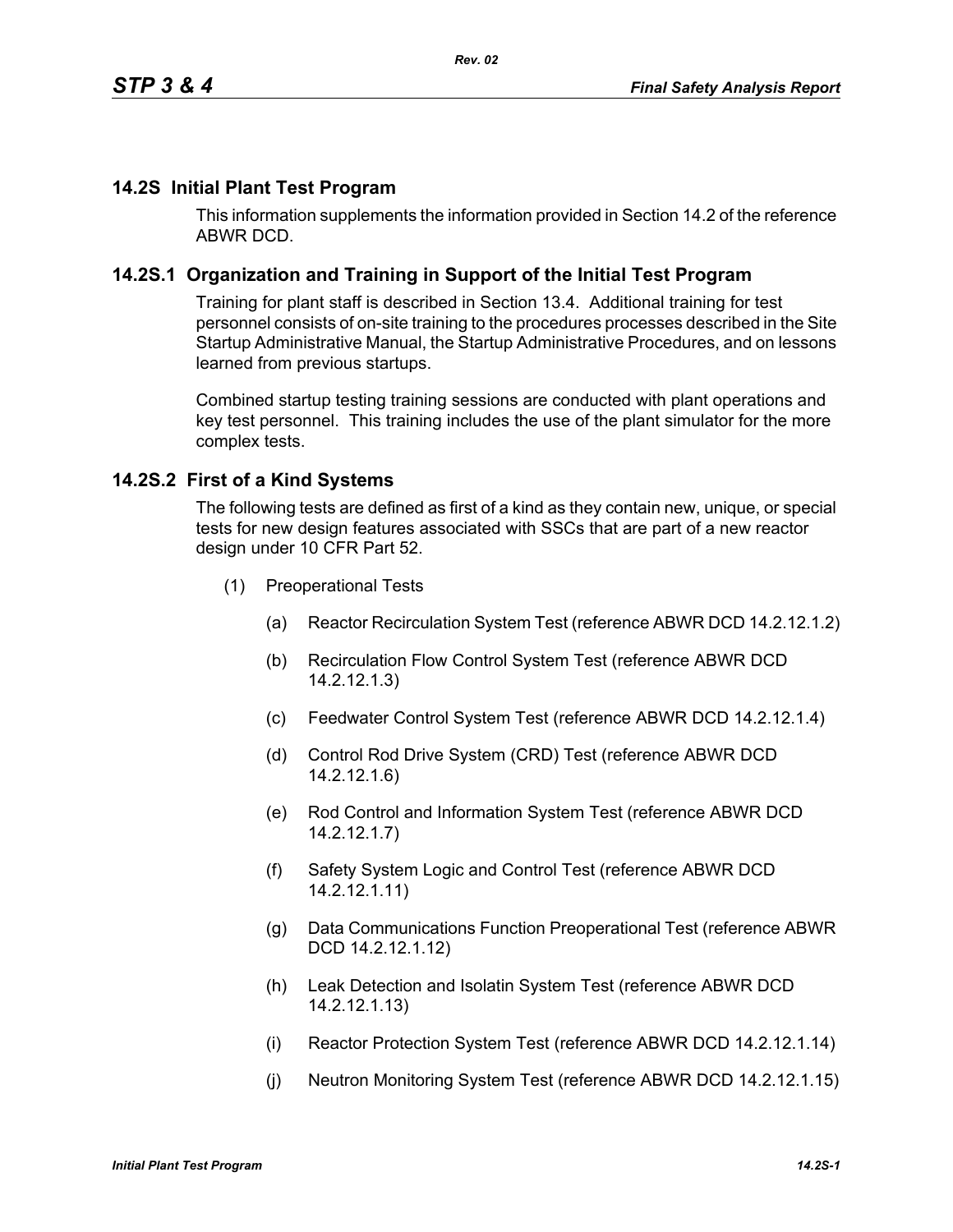- (k) Automatic Power Regulator Test (reference ABWR DCD 14.2.12.1.17)
- (l) Combustion Turbine Generator (reference ABWR DCD 14.2.12.1.45)
- (m) Steam Bypass and Pressure Control System Test (reference ABWR DCD 14.2.12.1.66)
- (2) Startup Testing
	- (a) Control Rod Drive System Performance (reference ABWR DCD 14.2.12.2.5)
	- (b) Neutron Monitoring Sytem Performance (reference ABWR DCD 14.2.12.2.6)
	- (c) Recirculation Flow Control (reference ABWR DCD 14.2.12.2.13)
	- (d) Plant Automation and Control (reference ABWR DCD 14.2.12.2.16)
	- (e) Loss of Feedwater Heating (reference ABWR DCD 14.2.12.2.28)
	- (f) Feedwater Pump Trip (reference ABWR DCD 14.2.12.2.29)
	- (g) Recirculation Pump Trip (reference ABWR DCD 14.2.12.2.30)
	- (h) Turbine Trip and Load Rejection (reference ABWR DCD 14.2.12.2.33)

# **14.2S.3 Overlap of Unit 3 Test Program with Unit 4 Test Program**

The project schedule indicates that the Unit 4 fuel load date is approximately 12 months later than that for Unit 3. Accordingly, the startup schedule indicates that Unit 3 will have completed most of the low and mid power testing before the preoperational program for Unit 4 commences. Unit 3 will be given priority should any additional personnel be required for initial startup testing. During the period of overlap, startup personnel will be allowed to work on both units.

# **14.2S.4 Testing Required to be Completed Prior to Fuel Load**

Table 14.2S-1 provides a cross-reference to each system preoperational test (or portion thereof) required to be completed before initial fuel loading, that is designed to satisfy the requirements for completing ITAAC in accordance with 10 CFR 52.99(a).

# **14.2S.12 Individual Test Descriptions**

Systems and features to be tested for the initial test program were identified in the reference ABWR DCD. At the time of DCD approval, it was recognized that there would be additional features and interfacing systems necessary to provide a complete test program. Using the screening criteria provided in Regulatory Guide 1.68, as well as the requirements identified in the reference ABWR DCD Subsection 14.2.13.1, the following test descriptions are provided. Testing of plant security systems will be in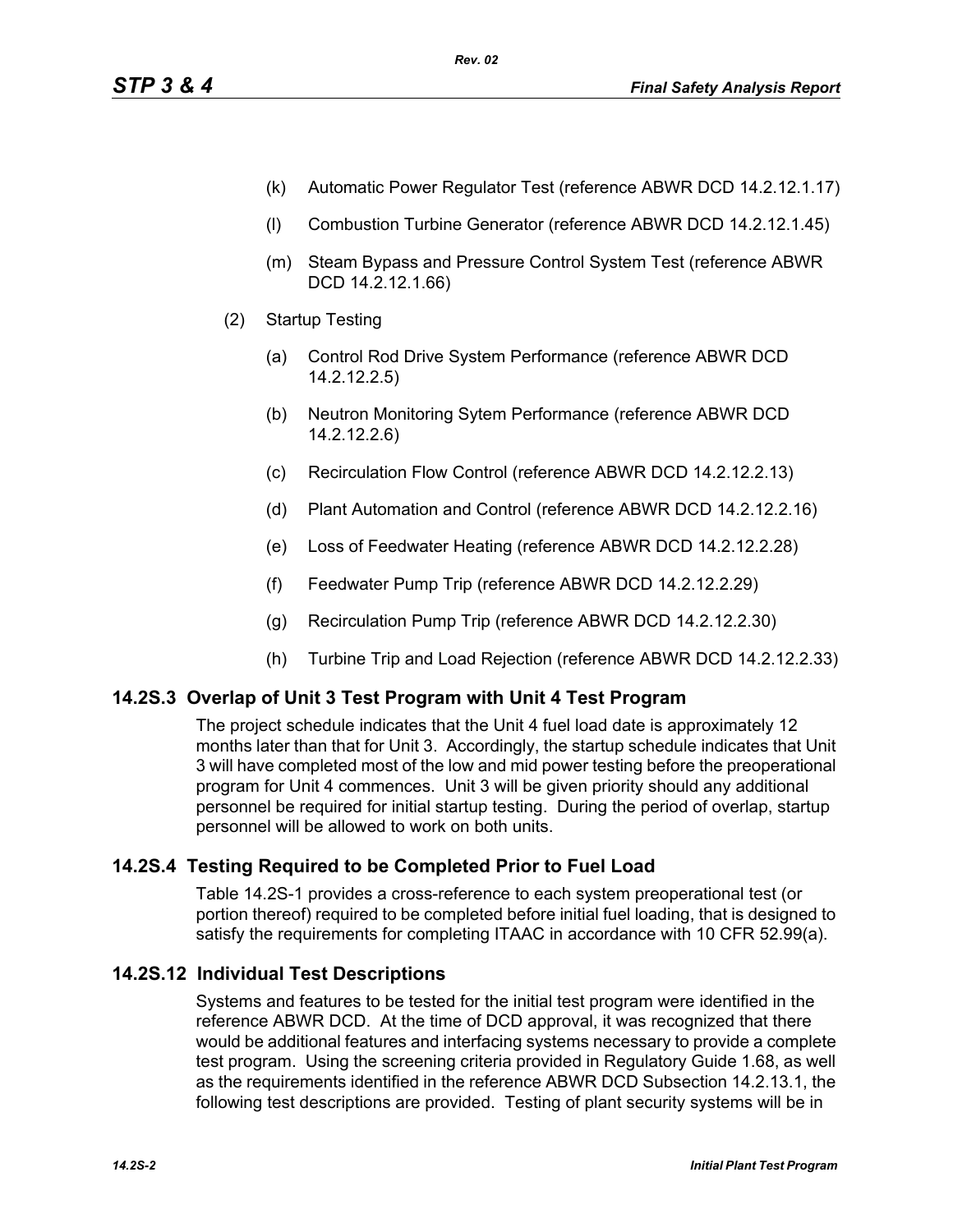accordance with the equipment vendor recommendations and applicable industry and regulatory requirements. These requirements are addressed in the security plan.

# **14.2S.12.1 Preoperational Testing**

# **14.2S.12.1.78 Makeup Water Purification Preoperational Test**

(1) Purpose

To verify the ability of the Makeup Water Purified (MUWP) System to provide an adequate reserve of condensate quality water for makeup to the Condensate Storage Tank, as makeup water for Reactor Building Cooling Water, Turbine Building Cooling Water, Diesel Generator Cooling Water, and for other uses as designed.

(2) Prerequisites

The construction tests have been successfully completed, and the SCG has reviewed the test procedure and approved the initiation of testing. Additional prerequisites include but are not limited to the following:

- (a) All system instrumentation shall be in accordance with the P&ID and Instrument Data Sheets and shall have been properly calibrated per the instrument supplier's instructions.
- (b) The applicable power sources to supply electric power to motors, control circuits and instrumentation shall be available, as required, to support the performance of this testing.
- (c) The system valve lineups shall have been completed in accordance with the applicable system operating procedures prior to the test.
- (d) The Instrument Air System and The MWP System shall be available for use in support of this test, as required.
- (e) A sufficient quantity of chemically acceptable water shall be available for performing this test.
- (3) General Test Methods and Acceptance Criteria

Performance shall be observed and recorded during a series of individual component and integrated system tests. These tests shall demonstrate that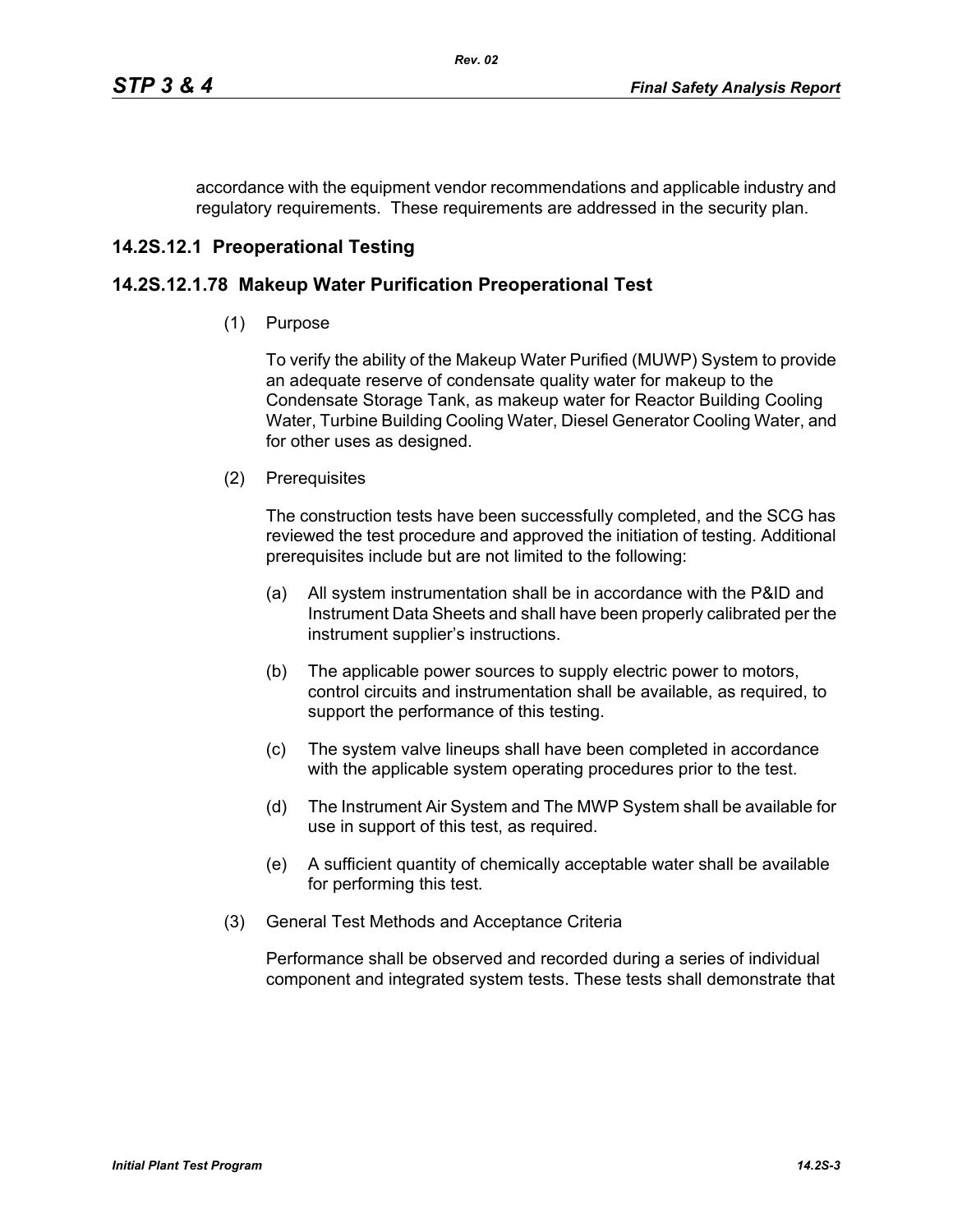the MUWP System operates properly as specified in Subsection 9.2.10 and applicable MUWP System design specifications through the following testing:

- (a) Proper operation of instrumentation and system controls in all combinations of logic and instrument channel trip.
- (b) Proper operation of permissive and prohibit interlocks including components subject to interlocking.
- (c) Verification of various component alarms used to monitor system operation and status, including condensate storage tank (CST) volume and/or level, for correct alarm actuation and reset.
- (d) Proper operation of freeze protection devices, if applicable.

### **14.2S.12.1.79 Makeup Water Preparation Preoperational Test**

(1) Purpose

To verify the ability of the Makeup Water Preparation (MWP) System to provide an adequate quantity of makeup quality water for makeup to the Makeup Water Purified and Potable Water Systems, the condensate storage tank, the Reactor Building Cooling Water, Turbine Building Cooling Water and Diesel Generator Cooling Water Systems, and for other uses as designed.

(2) Prerequisites

The construction tests have been successfully completed, and the SCG has reviewed the test procedure and approved the initiation of testing. Additional prerequisites include but are not limited to the following:

- (a) All system instrumentation shall be in accordance with the P&ID and Instrument Data Sheets and shall have been properly calibrated per the instrument supplier's instructions.
- (b) The applicable power sources to supply electric power to motors, control circuits and instrumentation shall be available, as required, to support the performance of this testing.
- (c) The system valve lineups shall have been completed in accordance with the applicable system operating procedures prior to the test.
- (d) Instrument air system shall be available for use in support of this test, as required.
- (e) A sufficient quantity of chemically acceptable water shall be available for performing this test.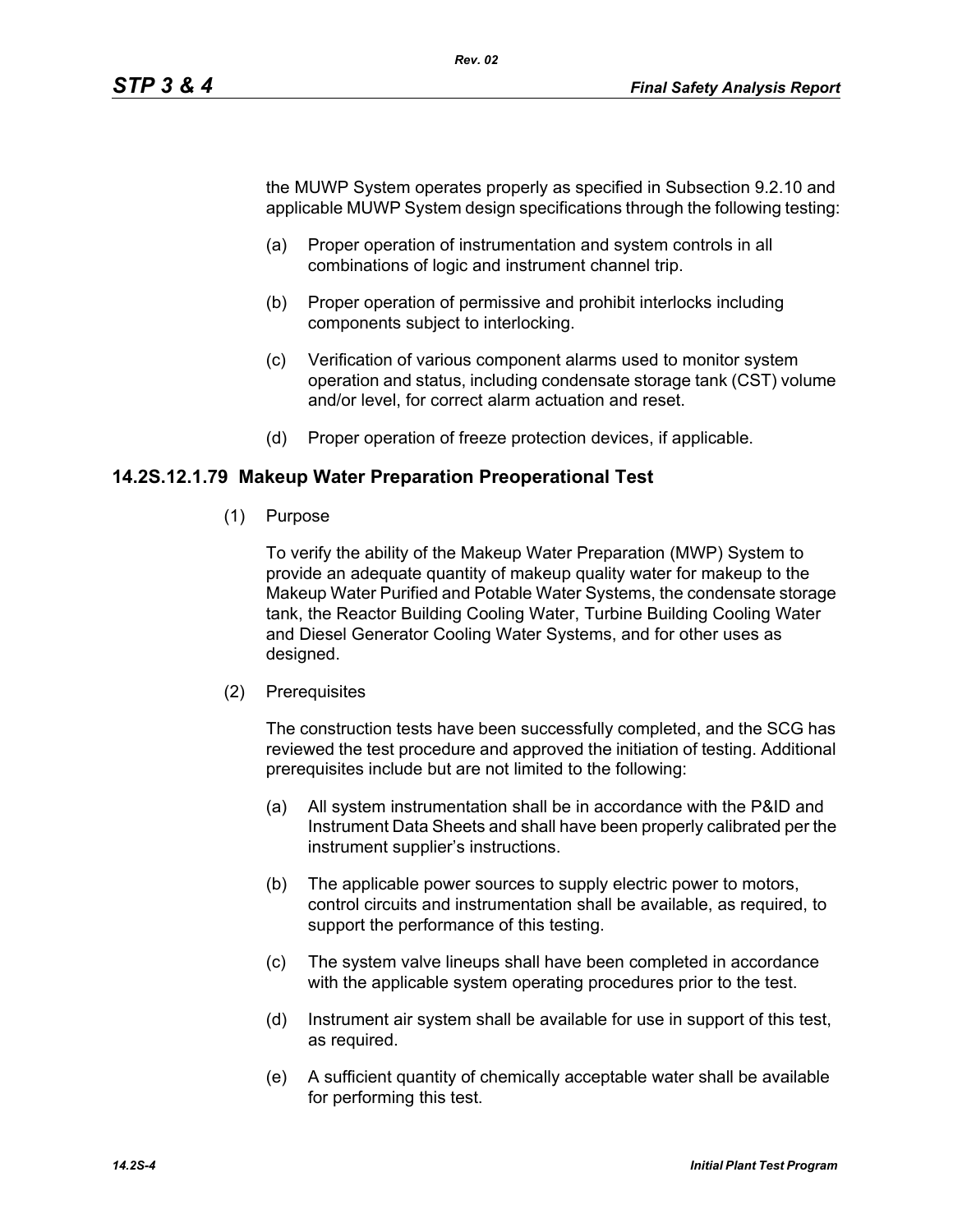- (f) Temporary strainer screens shall be installed at the pump inlets of MWP throughout the test.
- (3) General Test Methods and Acceptance Criteria

Performance shall be observed and recorded during a series of individual component and integrated system tests. These tests shall demonstrate that the MWP System operates properly as specified in Subsection 9.2.8 and applicable MWP System design specifications through the following testing:

- (a) Proper operation of instrumentation and system controls in all combinations of logic and instrument channel trip.
- (b) Proper operation of permissive and prohibit interlocks including components subject to interlocking.
- (c) Verification of various component alarms used to monitor system operation and status, including condensate storage tank (CST) volume and/or level, for correct alarm actuation and reset.
- (d) Proper operation of freeze protection devices, if applicable.
- (e) Verification that each unit of the MWP pumps can be operated normally during the following system operation tests:
	- (i) System operation test to confirm pump performance including: stable operation condition, pump discharge pressure comparison against the shop test pump curve, and the ability to provide desired flow rates to each applicable system and/or component.
	- (ii) Pump minimum flow test to confirm a stable pump operation and ability to operate continuously with pump discharge valve in the closed position.
	- (iii) Standby pump automatic start test to confirm auto start feature of a standby pump upon the trip of a running pump.

### **14.2S.12.1.80 Electrical Switchyard System Preoperational Test**

(1) Purpose

To verify the ability of the Electrical Switchyard System to provide a means for supplying offsite AC power to safety-related and non-safety-related equipment including normal and standby lighting systems, via the appropriate distribution network(s).

(2) Prerequisites

The construction tests for the individual components associated with the Switchyard System have been successfully completed, and the SCG has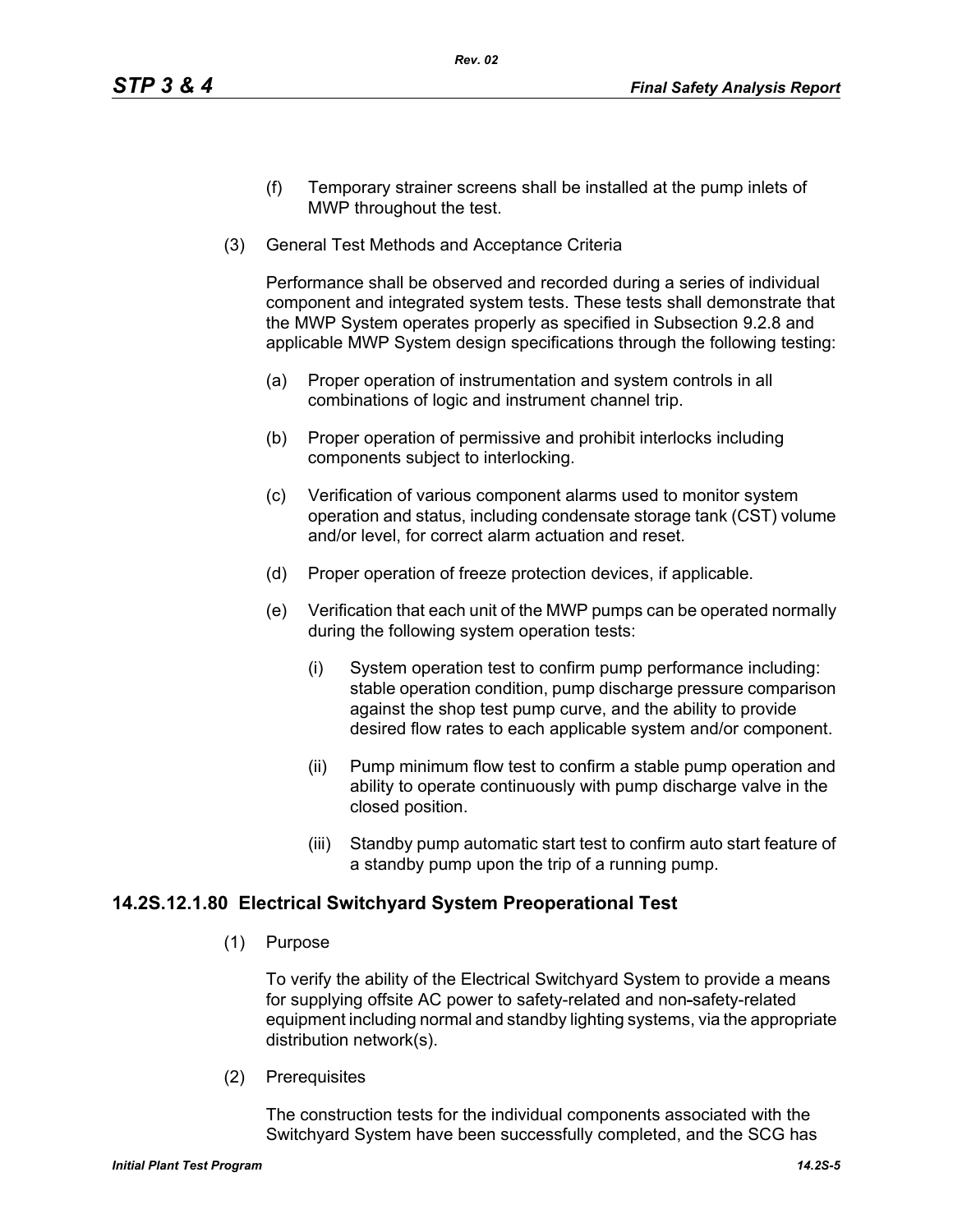reviewed the test procedure and approved the initiation of testing. All the necessary permanently installed and test instrumentation shall have been properly calibrated and be operational. Appropriate electrical power sources shall be available for remote control, parameter information and annunciators associated with the electrical power distribution system. Adequate ventilation to both switchgear and battery rooms shall be available and operational. The portion of Fire Protection System covering the switchyard areas shall be available for use. Additionally, the plant EPDS (13.8kV and 4.16 kV power) shall be installed prior to this test.

(3) General Test Methods and Acceptance Criteria

The capability of the switchyard system to provide power to plant loads under various plant operating conditions and via normal and alternate paths will be demonstrated.

- (a) Proper operation of relaying and logic.
- (b) Proper operation of equipment protective devices, including permissive and prohibit interlocks.
- (c) Verification of various component alarms used to monitor system and equipment status for correct alarm actuation and reset.
- (d) Proper operation and load carrying capability of breakers, switchgear, transformers, and cables.
- (e) Sufficient level of redundancy and electrical independence as specified for each application.
- (f) Capability to transfer between onsite and offsite power sources as per design.
- (g) Acceptable voltage and frequency variations between no load and full load conditions in accordance with Subsection 8.2.3. Verification of voltage and frequency variations can be performed in startup test stage since insufficient loads are supplied by these buses during preoperational test stage.

## **14.2S.12.1.81 Personnel Monitors and Radiation Survey Instruments Preoperational Test**

(1) Purpose

To verify the ability of the personnel monitors and radiation survey equipment to indicate and alarm normal and abnormal radiation levels.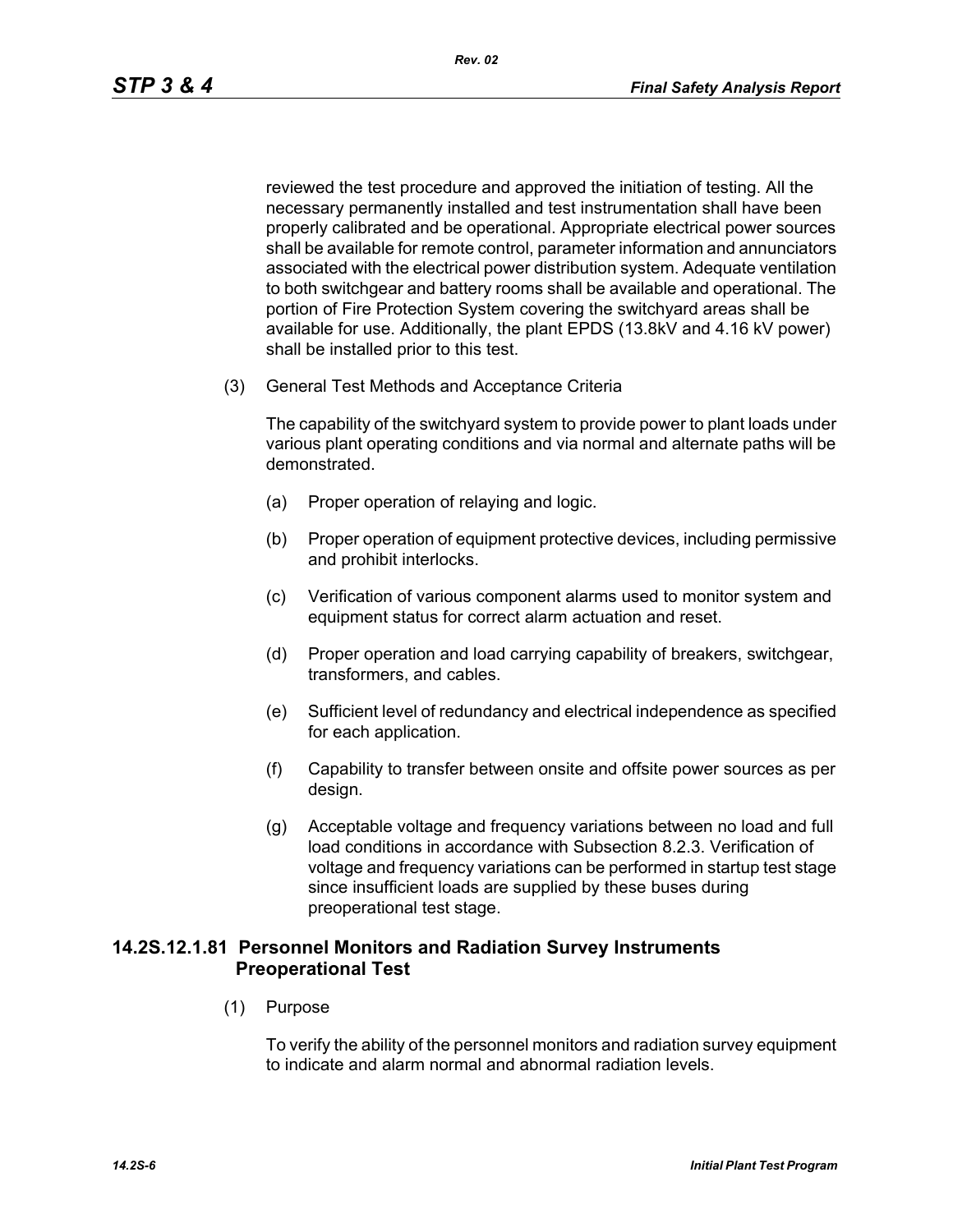(2) Prerequisites

The construction tests have been successfully completed and the SCG has reviewed the test procedure and approved the initiation of testing. High radiation alarm setpoints shall be properly established based on sensor location, background radiation level, expected radiation level and low occupation dose prior to the test. Indicator and trip units, power supplies, and sensor/converters have been calibrated according to vendor instructions.

(3) General Test Methods and Acceptance Criteria

Performance shall be observed and recorded during a series of individual component and integrated subsystem tests. This test shall demonstrate that each monitor or survey instrument operates as specified in Subsection 12.3.4 and the appropriate manufacturer's technical instruction manuals through the following testing:

- (a) Proper calibration of detector assemblies and associated equipment using a standard radiation source or portable calibration unit.
- (b) Proper functioning of indicators, recorders, annunciators, and audible alarms.
- (c) Proper system trips at correct prescribed setpoints in response to high radiation and downscale/inoperative conditions.
- (d) Proper operation of permissive, prohibit, interlock, and bypass functions.
- (e) Proper functioning and operation of the self-test feature for gross failure and loss of power detection.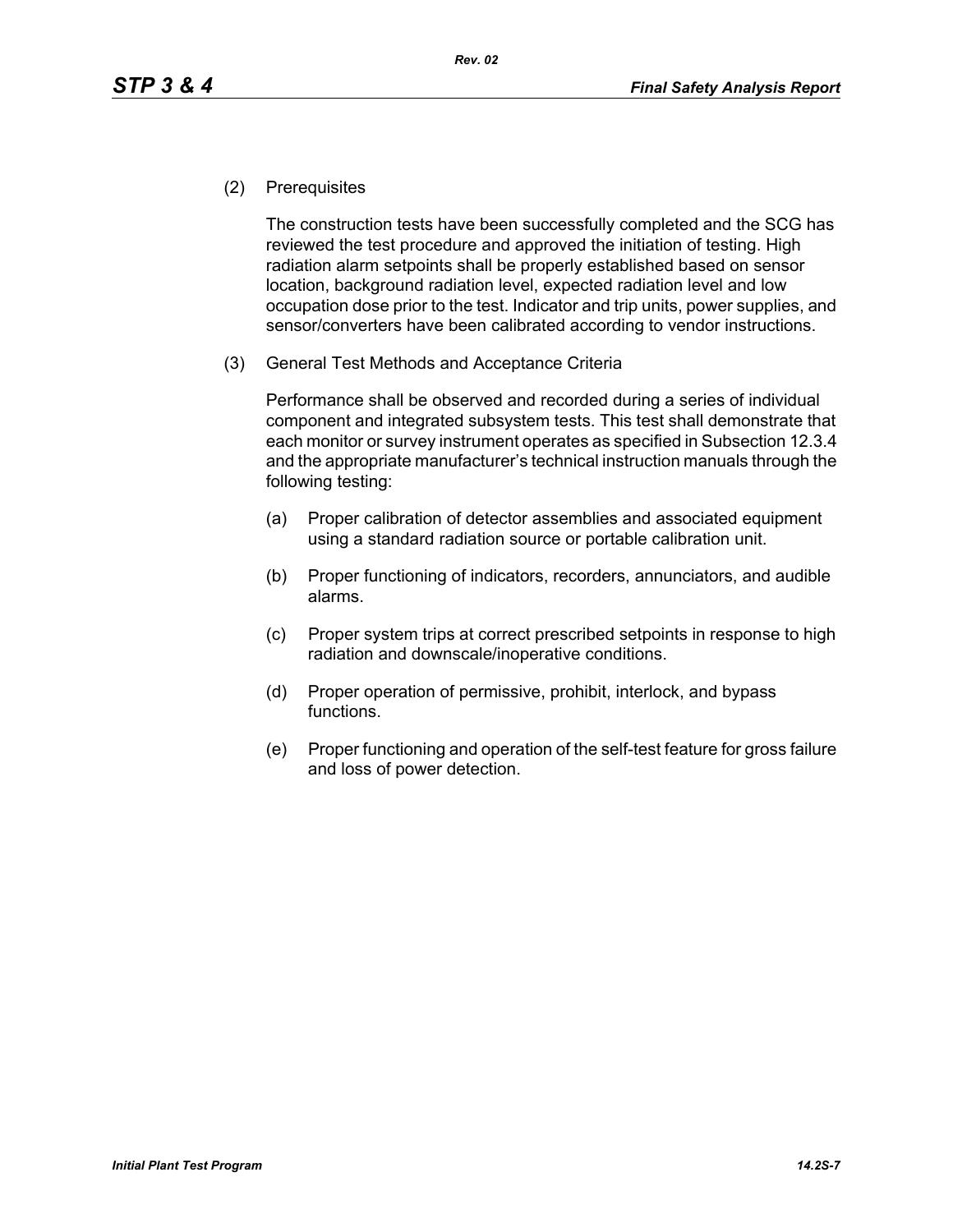| 2  DCJU.DUO<br><b>Title</b><br><b>Tier 1 Section</b><br><b>Tier 2 Section</b> |                                                                                                                        |                            |  |  |
|-------------------------------------------------------------------------------|------------------------------------------------------------------------------------------------------------------------|----------------------------|--|--|
|                                                                               |                                                                                                                        | 14.2.12.1.4                |  |  |
| <b>Feedwater Control</b>                                                      | 2.2.3                                                                                                                  |                            |  |  |
| Reactor Water Cleanup                                                         | 2.6.1                                                                                                                  | 14.2.12.1.19               |  |  |
| Standby Liquid Control                                                        | 2.2.4                                                                                                                  | 14.2.12.1.5                |  |  |
| <b>Main Steam</b>                                                             | 2.1.1, 2.1.2                                                                                                           | 14.2.12.1.1                |  |  |
| <b>Residual Heat Removal</b>                                                  | 2.4.1                                                                                                                  | 14.2.12.1.8                |  |  |
| <b>Reactor Core Isolation Cooling</b>                                         | 2.4.4                                                                                                                  | 14.2.12.1.9                |  |  |
| Seismic Monitoring                                                            |                                                                                                                        | 14.2.12.1.74               |  |  |
| <b>Reactor Recirculation and Control</b>                                      | $2.1.3, 2.2.\overline{8}$                                                                                              | 14.2.12.1.2, 14.2.12.1.3   |  |  |
| Rod Control and Information                                                   | 2.2.1                                                                                                                  | 14.2.12.1.7                |  |  |
| Control Rod Drive Hydraulic                                                   | 2.2.2                                                                                                                  | 14.2.12.1.6                |  |  |
| Fuel Handling and Vessel Servicing<br>Equipment                               | 2.5.5, 2.5.4, 2.5.3, 2.5.2,<br>2.5.1, 2.2.13, 2.2.12, 2.5.6,<br>2.5.12, 2.5.11, 2.5.10,<br>2.5.9, 2.5.8, 2.5.7, 2.15.9 | 14.2.12.1.50               |  |  |
| Fuel Pool Cooling and Cleanup                                                 | 2.6.2                                                                                                                  | 14.2.12.1.21               |  |  |
| <b>High Pressure Core Flooder</b>                                             | 2.4.2                                                                                                                  | 14.2.12.1.10               |  |  |
| Remote Shutdown                                                               | 2.2.6                                                                                                                  | 14.2.12.1.18               |  |  |
| Safety System Logic and Control                                               | 3.4                                                                                                                    | 14.2.12.1.11               |  |  |
| <b>Suppression Pool Cleanup</b>                                               | 2.6.3                                                                                                                  | 14.2.12.1.20               |  |  |
| Reactor Vessel Flow Induced Vibration Test<br><b>Without Fuel</b>             |                                                                                                                        | 14.2.12.1.52               |  |  |
| Data Communication Function                                                   | 2.7.5                                                                                                                  | 14.2.12.1.12               |  |  |
| <b>Leak Detection</b>                                                         | 2.4.3                                                                                                                  | 14.2.12.1.13               |  |  |
| <b>Automatic Power Regulator</b>                                              | 2.2.9                                                                                                                  | 14.2.12.1.17               |  |  |
| <b>Reactor Protection</b>                                                     | 2.2.7                                                                                                                  | 14.2.12.1.14               |  |  |
| Power Range Neutron Monitoring Subsystem                                      | 2.2.5                                                                                                                  | 14.2.12.1.15               |  |  |
| Traversing In-core Probe (TIP)                                                |                                                                                                                        | 14.2.12.1.15               |  |  |
| <b>Feedwater and Condensate</b>                                               | 2.10.2                                                                                                                 | 14.2.12.1.53               |  |  |
| Process Radiation Monitoring System                                           | 2.3.1                                                                                                                  | 14.2.12.1.23               |  |  |
| <b>Standby Gas Treatment</b>                                                  | 2.14.4                                                                                                                 | 14.2.12.1.36               |  |  |
| Atmospheric Control System                                                    | 2.14.6                                                                                                                 | 14.2.12.1.35               |  |  |
| <b>Plant Computer Functions</b>                                               | 2.2.11                                                                                                                 | 14.2.12.1.16, 14.2.12.1.28 |  |  |
| <b>Drywell Cooling</b>                                                        | 2.14.7                                                                                                                 | 14.2.12.1.33               |  |  |
| Steam Bypass and Pressure Control                                             | 2.2.10                                                                                                                 | 14.2.12.1.66               |  |  |
| Reactor Building and Turbine Building<br>Sampling and Analysis                | 2.11.20                                                                                                                | 14.2.12.1.22               |  |  |
| Makeup Water                                                                  | 2.11.1, 4.3                                                                                                            | 14.2.12.1.59               |  |  |
| Loose Parts Monitor System                                                    | 2.8.4                                                                                                                  | 14.2.12.1.73               |  |  |
| Condensate Storage and Transfer                                               | 2.11.2                                                                                                                 | 14.2.12.1.59               |  |  |

#### **Table 14.2S-1 Comparison of Tier 1 (ITAAC) Testing Requirements with Tier 2 Test Descriptions**

*Rev. 02*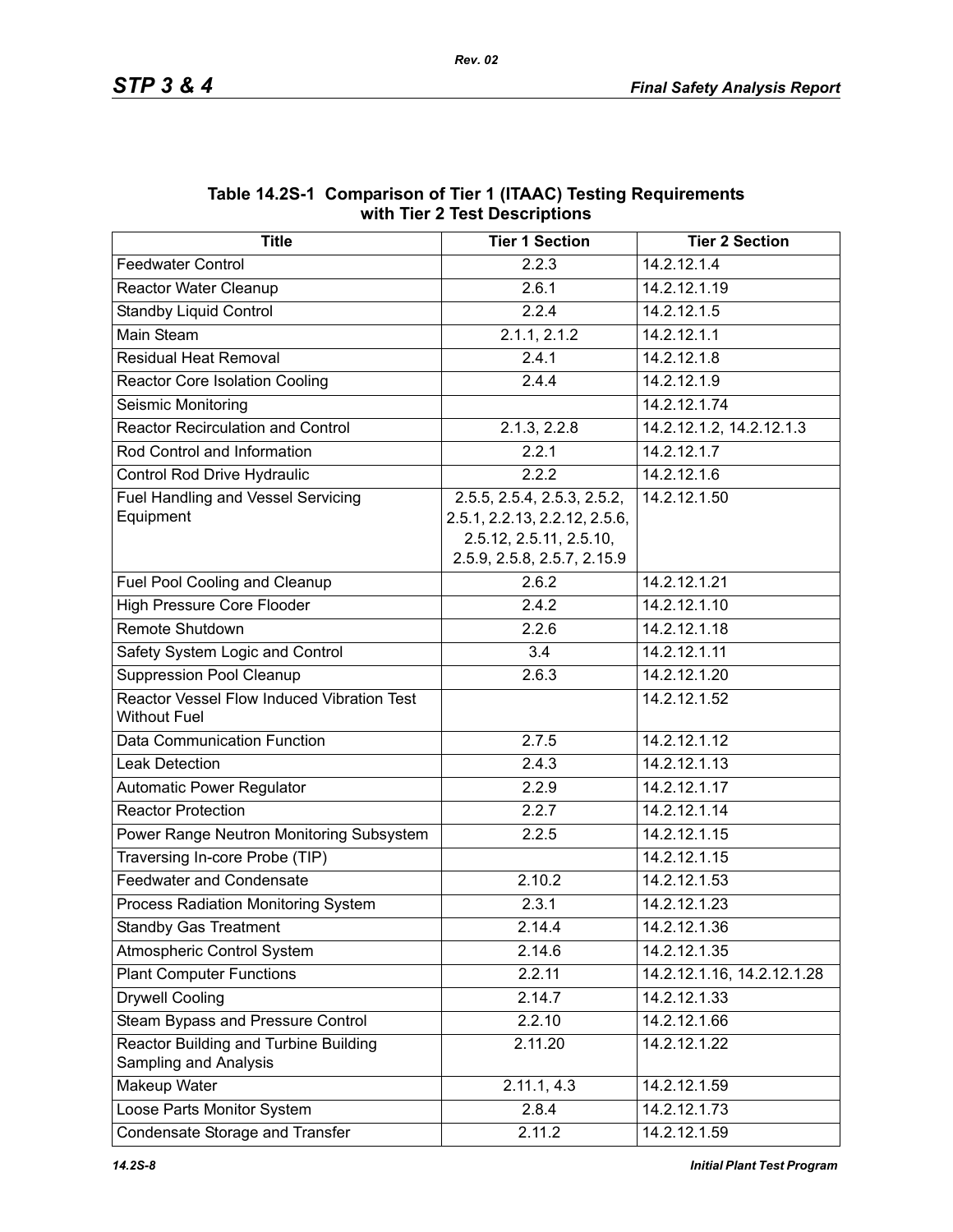|                                                                   | $\frac{1}{100}$ and $\frac{1}{200}$ and $\frac{1}{200}$ be supposed the set of $\frac{1}{200}$ |              |
|-------------------------------------------------------------------|------------------------------------------------------------------------------------------------|--------------|
| Fire Protection Building HVAC                                     |                                                                                                | 14.2.12.1.34 |
| Radwaste Sumps                                                    | 2.9.1                                                                                          | 14.2.12.1.76 |
| Neutron Monitoring, Startup Range Neutron<br>Monitoring Subsystem | 2.2.5                                                                                          | 14.2.12.1.15 |
| Filter Demineralizer Resin Transfer                               |                                                                                                | 14.2.12.1.76 |
| <b>Fire Protection</b>                                            | 2.15.6                                                                                         | 14.2.12.1.48 |
| Potable Water and Sanitary Waste                                  | 2.22.23                                                                                        | 14.2.12.1.79 |
| <b>Reactor Building Cooling Water</b>                             | 2.11.3                                                                                         | 14.2.12.1.29 |
| <b>Turbine Building Cooling Water</b>                             | 2.11.4                                                                                         | 14.2.12.1.62 |
| <b>Reactor Building Service Water</b>                             | 2.11.9, 4.5                                                                                    | 14.2.12.1.61 |
| <b>Normal Chilled Water</b>                                       | 2.11.5                                                                                         | 14.2.12.1.33 |
| <b>Emergency Chilled Water</b>                                    | 2.11.6                                                                                         | 14.2.12.1.32 |
| <b>Building Cranes and Handling Equipment</b>                     | 2.15.3                                                                                         | 14.2.12.1.50 |
| Miscellaneous Non-Radioactive Drains-<br>Nuclear Island           |                                                                                                | 14.2.12.1.49 |
| Service Air - Nuclear Island                                      | 2.11.11                                                                                        | 14.2.12.1.27 |
| Instrument Air - Nuclear Island                                   | 2.11.12                                                                                        | 14.2.12.1.27 |
| Nitrogen Supply System - Nuclear Island                           | 2.11.13                                                                                        | 14.2.12.1.28 |
| Electric Power Distribution - Nuclear Island                      | 2.12.1                                                                                         | 14.2.12.1.45 |
| Vital AC Power Supply - Nuclear Island                            | 2.12.14                                                                                        | 14.2.12.1.45 |
| Instrument and Control Power Supply -<br>Nuclear Island           | 2.12.15                                                                                        | 14.2.12.1.45 |
| Lighting and Servicing Power Supply -<br>Nuclear Island           | 2.12.17                                                                                        | 14.2.12.1.45 |
| DC Power Supply                                                   | 2.12.12                                                                                        | 14.2.12.1.45 |
| <b>Emergency Diesel Generator</b>                                 | 2.12.13                                                                                        | 14.2.12.1.45 |
| Plant Grounding - Nuclear Island                                  | 2.12.9                                                                                         | 14.2.12.1.45 |
| Raceway System - Nuclear Island                                   | 2.12.8                                                                                         | 14.2.12.1.45 |
| <b>Reactor Building HVAC</b>                                      | 2.15.5                                                                                         | 14.2.12.1.34 |
| <b>Control Building HVAC</b>                                      | 2.15.5                                                                                         | 14.2.12.1.34 |
| <b>Technical Support Center HVAC</b>                              |                                                                                                | 14.2.12.1.34 |
| Water Treatement Building HVAC                                    |                                                                                                | 14.2.12.1.34 |
| <b>Switchgear Building HVAC</b>                                   | 2.15.5                                                                                         | 14.2.12.1.34 |
| Hot Machine Shop HVAC                                             |                                                                                                | 14.2.12.1.34 |
| Radwaste Tunnel HVAC                                              |                                                                                                | 14.2.12.1.34 |
| Switchyard Systems                                                | 2.12.1, 4.2                                                                                    | 14.2.12.1.45 |
| <b>Area Radiation Monitoring</b>                                  | 2.3.2                                                                                          | 14.2.12.1.24 |
| <b>Containment Atmospheric Monitoring</b>                         | 2.3.3                                                                                          | 14.2.12.1.26 |
| LOOP/LOCA                                                         |                                                                                                | 14.2.12.1.46 |

**Table 14.2S-1 Comparison of Tier 1 (ITAAC) Testing Requirements with Tier 2 Test Descriptions (Continued)**